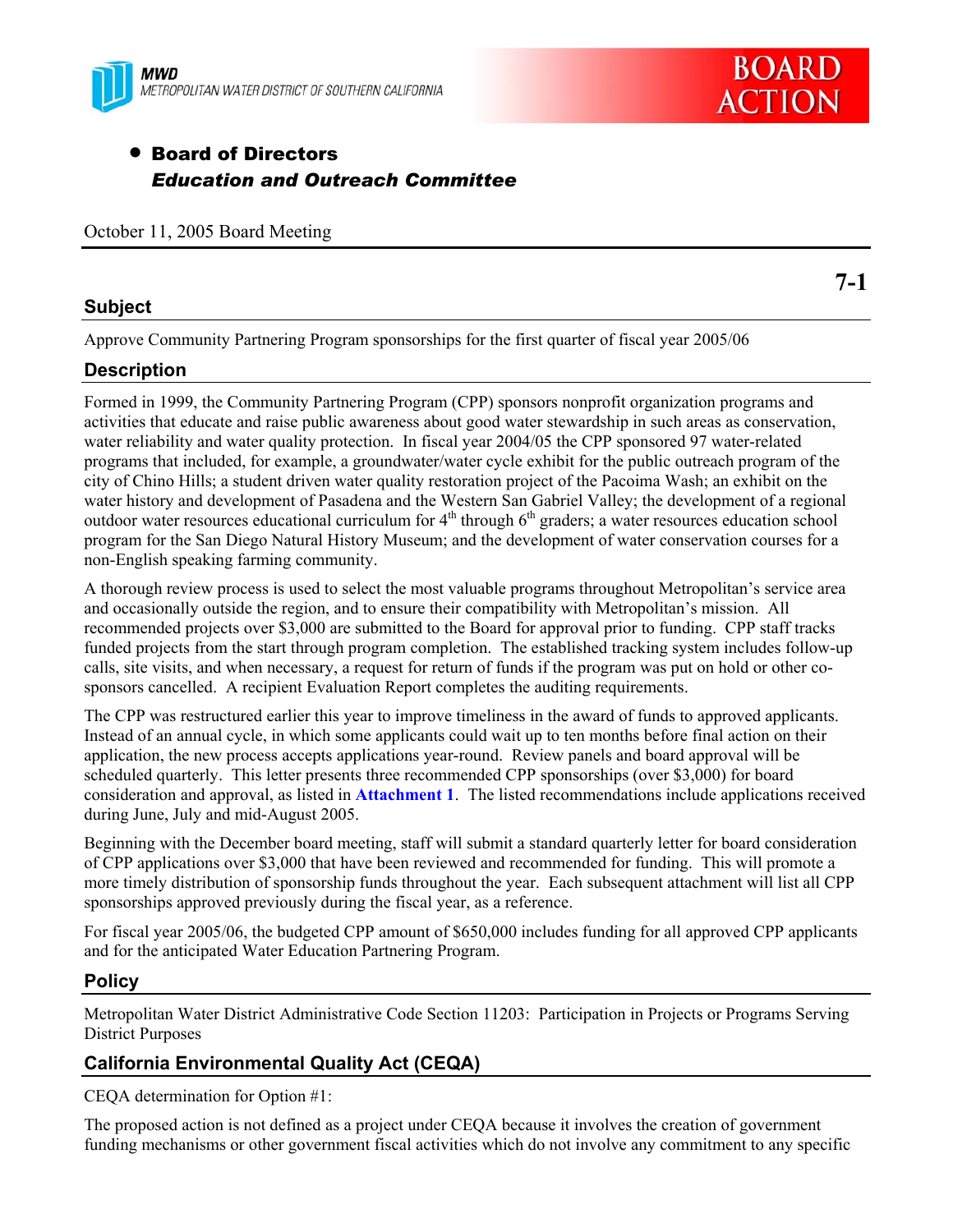project which may result in a potentially significant physical impact on the environment (Section 15378(b)(4) of the State CEQA Guidelines). In addition, where it can be seen with certainty that there is no possibility that the proposed action in question may have a significant effect on the environment, the proposed action is not subject to CEQA (Section 15061(b)(3) of the State CEQA Guidelines).

The CEQA determination is: Determine that the proposed action is not subject to the provisions of CEQA pursuant to Sections 15378(b)(4) and 15061(b)(3) of the State CEQA Guidelines.

CEQA determination for Option #2:

None required

#### **Board Options/Fiscal Impacts**

#### **Option #1**

Adopt the CEQA determination and approve Community Partnering Program sponsorships for the first quarter of fiscal year 2005/06, for discretionary community activities as listed in **Attachment 1 Fiscal Impact:** Not to exceed \$650,000 for FY 2005/06

#### **Option #2**

Reject some or all of the Community Partnering Program sponsorships for first quarter fiscal year 2005/06. **Fiscal Impact:** None

#### **Staff Recommendation**

Option #1

9/19/2005 *Robert S. Joe Manager, External Af Date* 

*Dennis B. Underwood* 

*CEO/General Manager* 

9/20/2005 *Date* 

**Attachment 1 – Community Partnering Program** 

BLA #3901